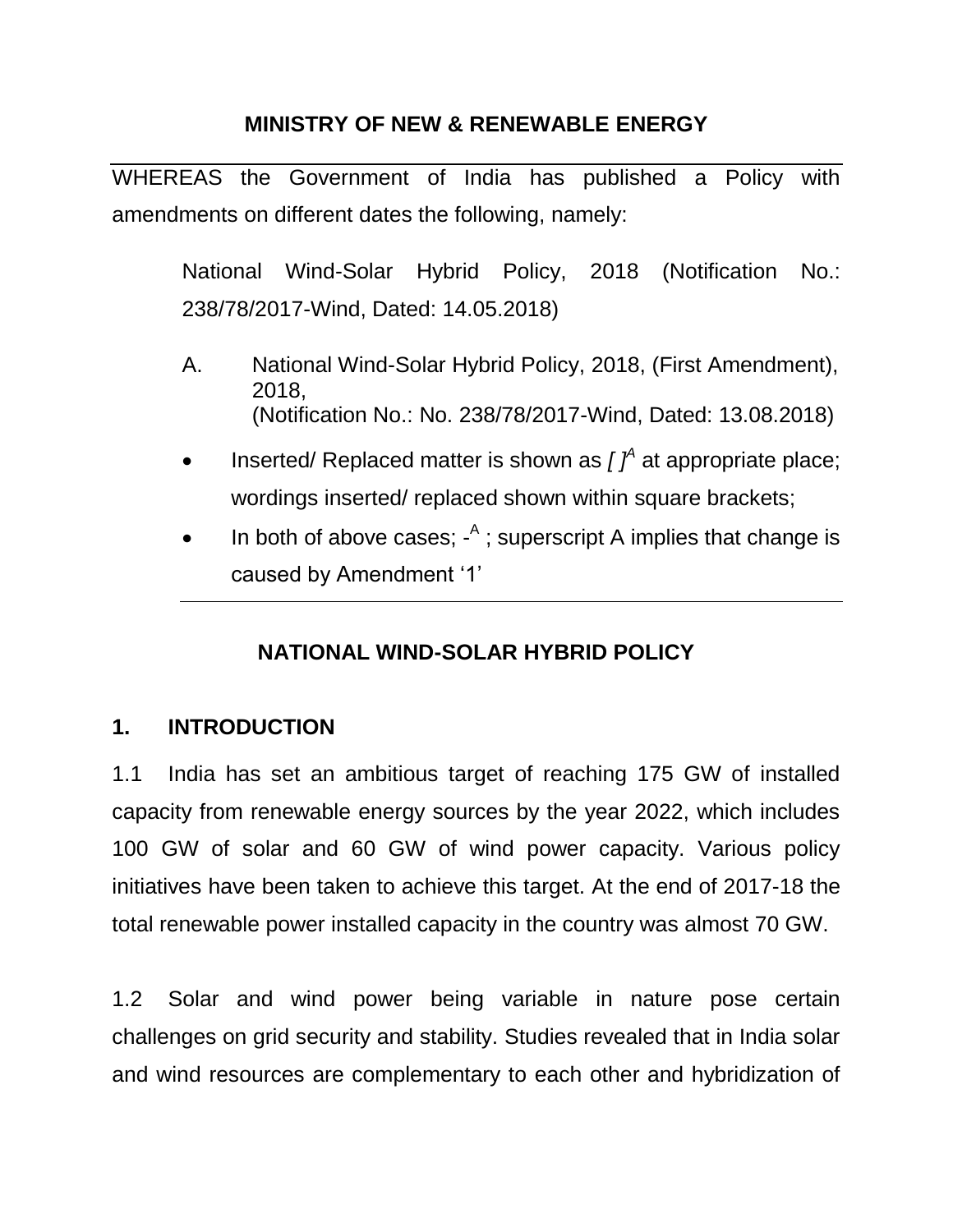these two technologies would help in minimizing the variability apart from optimally utilizing the infrastructure including land and transmission system.

1.3 Superimposition of wind and solar resource maps shows that there are large areas where both wind and solar have high to moderate potential.

1.4 The existing wind farms have scope of adding solar PV capacity and similarly there may be wind potential in the vicinity of existing solar PV plant.

1.5 Suitable policy interventions are therefore, required not only for new wind-solar hybrid plants but also for encouraging hybridization of existing wind and solar plants.

1.6 To smoothen the wind solar hybrid power further, appropriate capacity of  $A$ <sup>1</sup> $B$  attery<sup>1</sup> $A$ <sup> $A$ </sup> storage may also be added to the project.

### **2. AIMS AND OBJECTIVE**

 $\overline{a}$ 

2.1 The main objective of the Policy is to provide a framework for promotion of large grid connected wind-solar PV hybrid system for optimal and efficient utilization of transmission infrastructure and land, reducing the variability in renewable power generation and achieving better grid stability.

<sup>&</sup>lt;sup>1</sup> Omitted word "battery" from clause 1.6 of principal clause 1 of hybrid policy, vide First amendment (A), 2018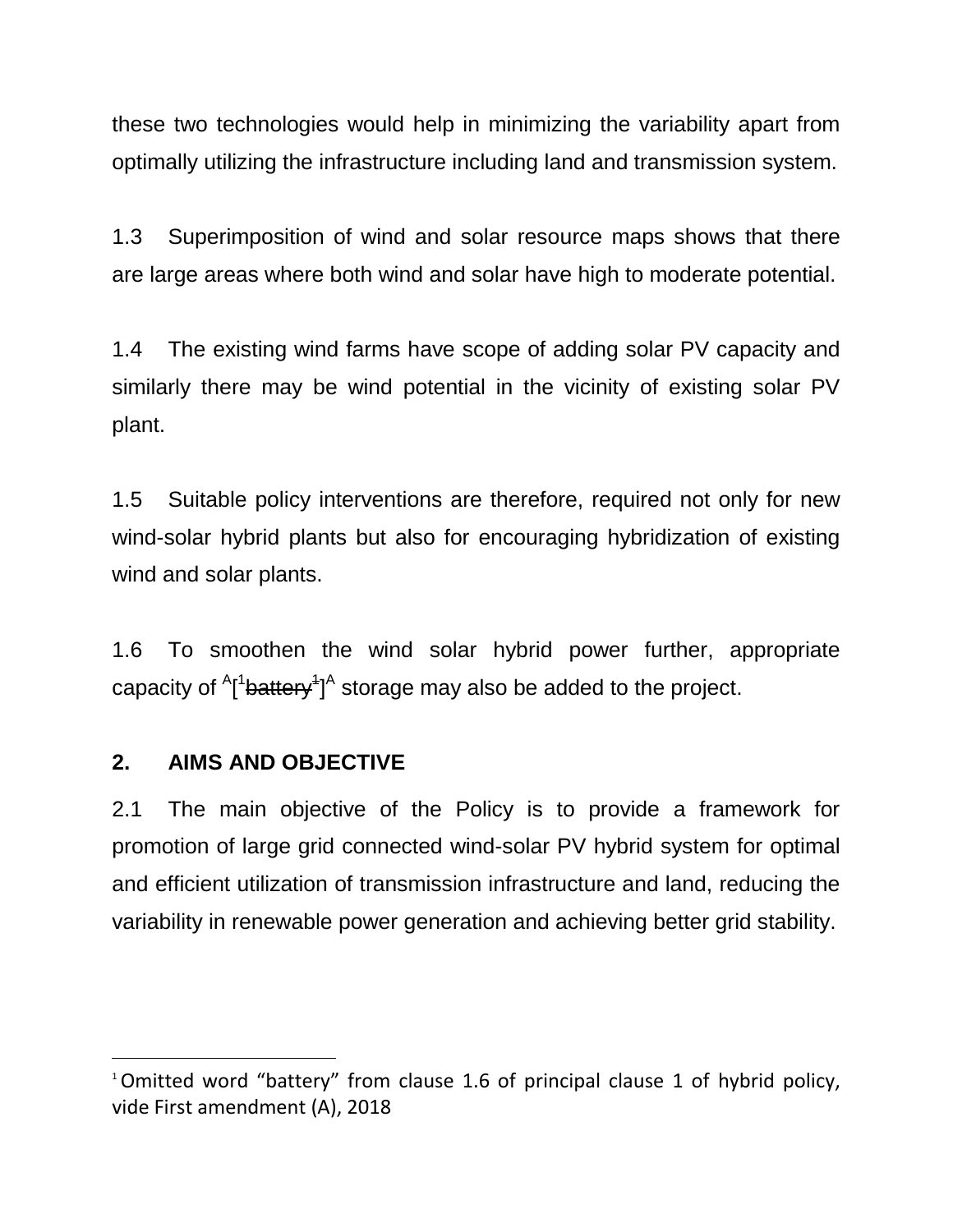2.2 Policy also aims to encourage new technologies, methods and wayouts involving combined operation of wind and solar PV plants.

## **3. PERIOD OF ENFORCEMENT**

This policy will remain in force unless withdrawn, modified or superseded by the Government. The Government will undertake a review of this Policy as and when required.

## **4. WIND-SOLAR HYBRID SYSTEMS**

4.1 Under the category of wind-solar hybrid power plants, Wind Turbine Generators (WTGs) and Solar PV systems will be configured to operate at the same point of grid connection. There can be different approaches towards integrating wind and solar depending upon the size of each of the source integrated and the technology type.

4.2 In case of fixed speed wind turbines connected to grid using an induction generator, the integration can be on the HT side at the AC output bus. However, in case of variable speed wind turbines deploying inverters for connecting the generator to the grid, the wind and the Solar PV system can be connected to the intermediate DC bus of the AC-DC-AC converter.

4.3 The second important aspect would be related to the sizing – which would depend on the resource characteristics. In order to achieve the benefits of hybrid plant in terms of optimal and efficient utilization of transmission infrastructure and better grid stability by reducing the variability in renewable power generation, in the locations where the wind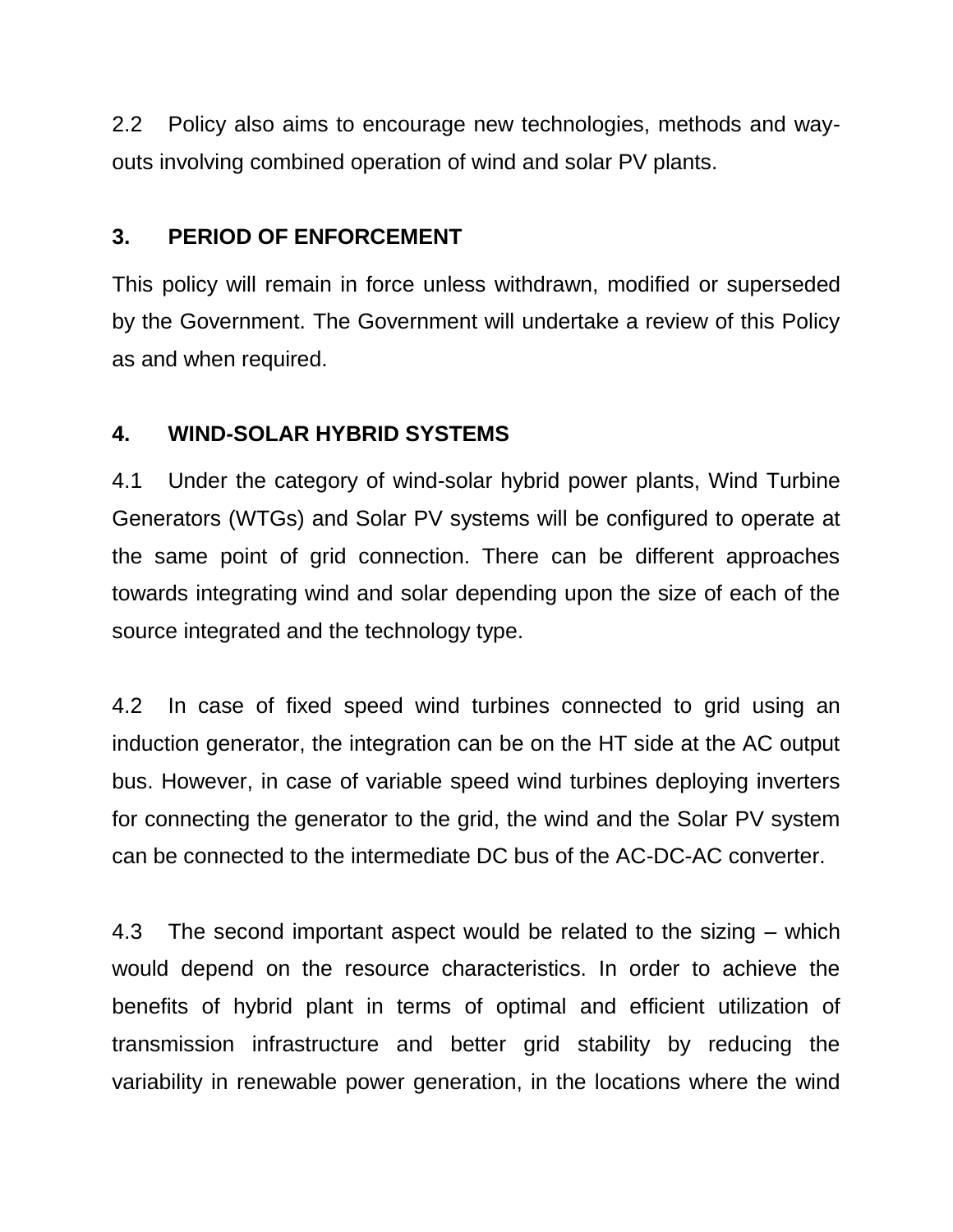power density is quite good, the size of the solar PVs capacity to be added as the solar-hybrid component could be relatively smaller. On the other hand, in case of the sites where the wind power density is relatively lower or moderate, the component of the solar PV capacity could be relatively on a higher side.

However, a wind-solar plant will be recognized as hybrid plant if the rated power capacity of one resource is at least 25% of the rated power capacity of other resource.

# **5. IMPLEMENTATION STRATEGY**

5.1 The implementation of wind solar hybrid system will depend on different configurations and use of technology.

a. Wind-Solar Hybrid- AC integration:

In this configuration the AC output of the both the wind and solar systems is integrated either at LT side or at HT side. In the later case both system uses separate step-up transformer and HT output of both the system is connected to common AC Bus-bar. Suitable control equipment are deployed for controlling the power output of hybrid system.

b. Wind-Solar Hybrid- DC integration:

DC integration is possible in case of variable speed drive wind turbines using convertor-inverter. In this configuration the DC output of the both the wind and solar PV plant is connected to a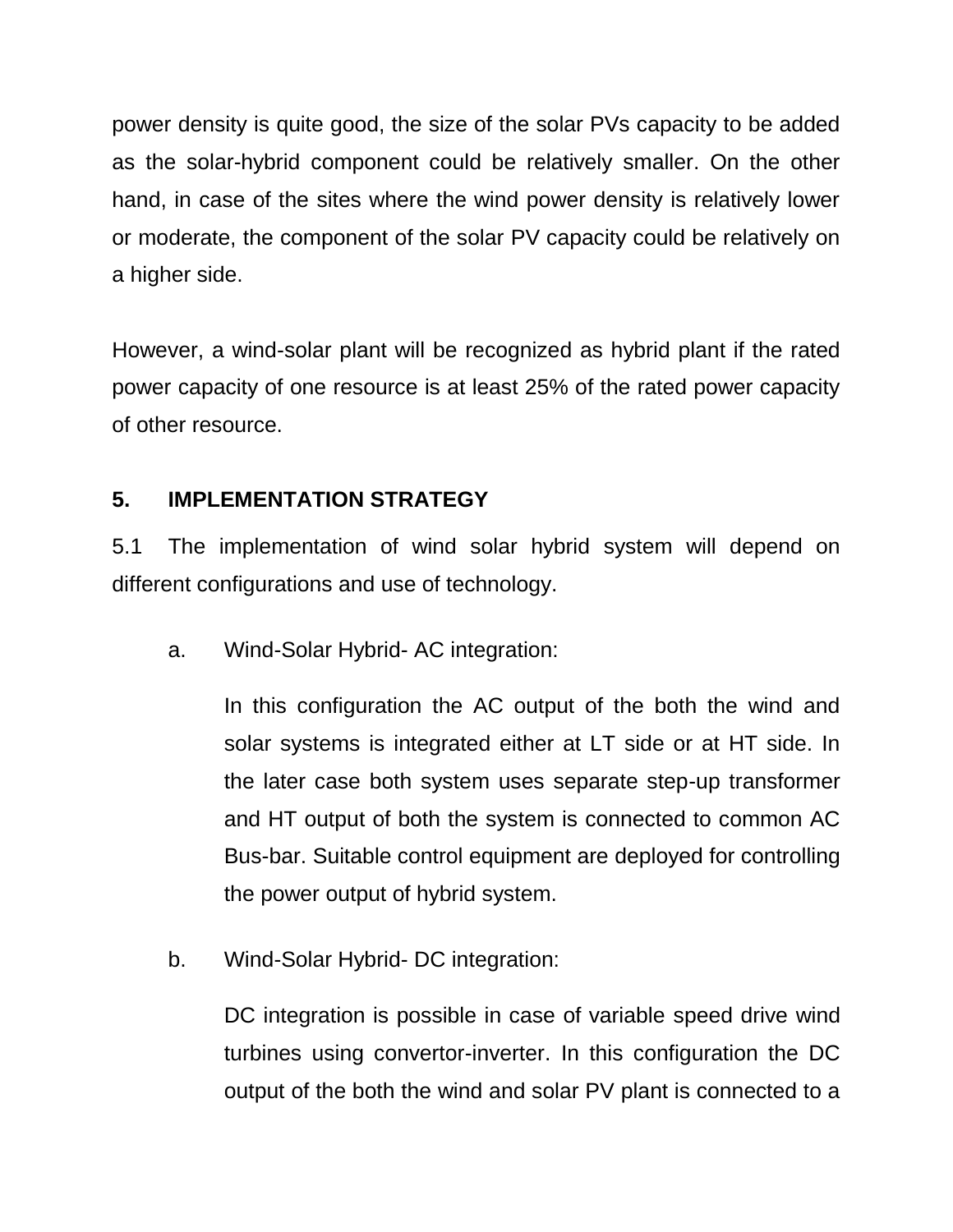common DC bus and a common invertors suitable for combined output AC capacity is used to convert this DC power in to AC power.

5.2 New Wind-Solar Hybrid Plants:

New wind-solar hybrid projects shall be encouraged with following provisions:-

- i. The hybrid power generated from the wind-solar hybrid project may be used for (a) captive purpose; (b) sale to third party through open access; (c) sale to the distribution company (ies) either at tariff determined by the respective SERC or at tariff discovered through transparent bidding process; and (d) sale to the distribution company (ies) at APPC under REC mechanism and avail RECs.
- ii. The power procured from the hybrid project may be used for fulfilment of solar RPO and non-solar RPO in the proportion of rated capacity of solar and wind power in the hybrid plant respectively.
- iii. For procurement of hybrid power through transparent bidding process different parameters may be used. Parameters that may be considered for bidding could be capacity delivered at grid interface point, effective CUF and unit price of electricity.
- iv. Government entities may invite bids for new hybrid plants keeping qualifying criteria such as those discussed in iii above, the tariff being the main criteria for selection.
- 5.3 Hybridisation of existing wind/solar PV plants: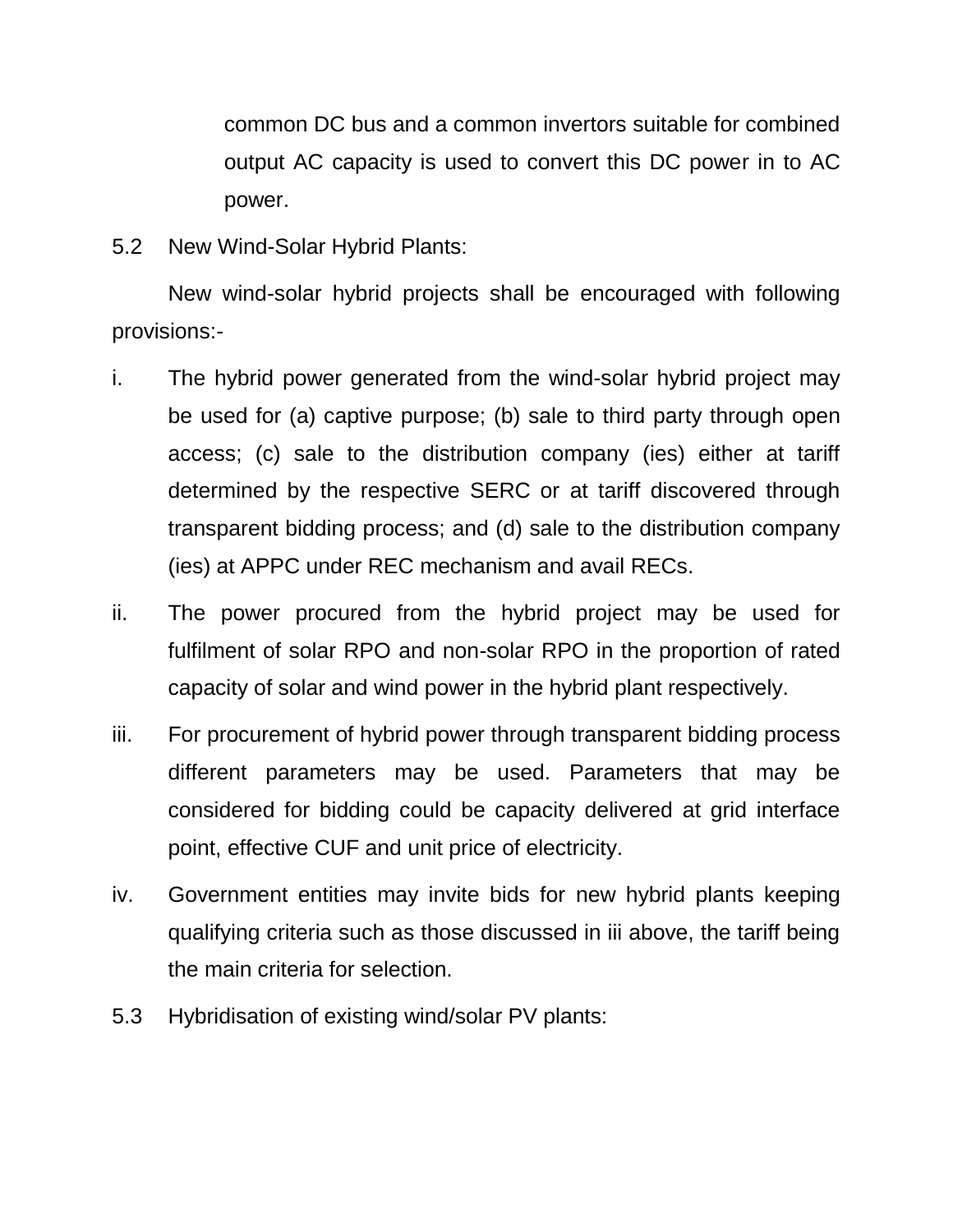Existing wind or solar power projects, willing to install solar PV plant or WTGs respectively to avail benefit of hybrid project, may be allowed to do so with following Conditions:

- i. No additional connectivity/transmission capacity charges shall be levied by the respective transmission entity for hybridisation at existing wind/solar PV plants if already granted transmission connectivity/ access is being used. Transmission charges may be applicable for the additional transmission capacity/ access granted as per prevailing regulation.
- ii. In case capacity margins are available at the receiving transmission sub-station of respective transmission entity, at which the existing wind/solar projects is connected, additional transmission capacity/access may be allowed subject to its technical feasibility. In such a case, any transmission augmentation required up to the receiving transmission sub-station will be the responsibility of project developer.
- iii. In case of AC integration assessment of solar and wind power injected from the hybrid project in to the grid will be worked out by apportioning the reading of main meter installed at the receiving station on the basis of readings of ABT meters installed on LT or HT side of the wind and solar PV plant as the case may be.
- iv. In case of DC integration assessment of solar and wind power injected from the hybrid project in to the grid will be worked out by apportioning the reading of main meter installed at the receiving station on the basis of readings of DC meters installed at the DC output of the wind and solar PV plant. Till such time the methodology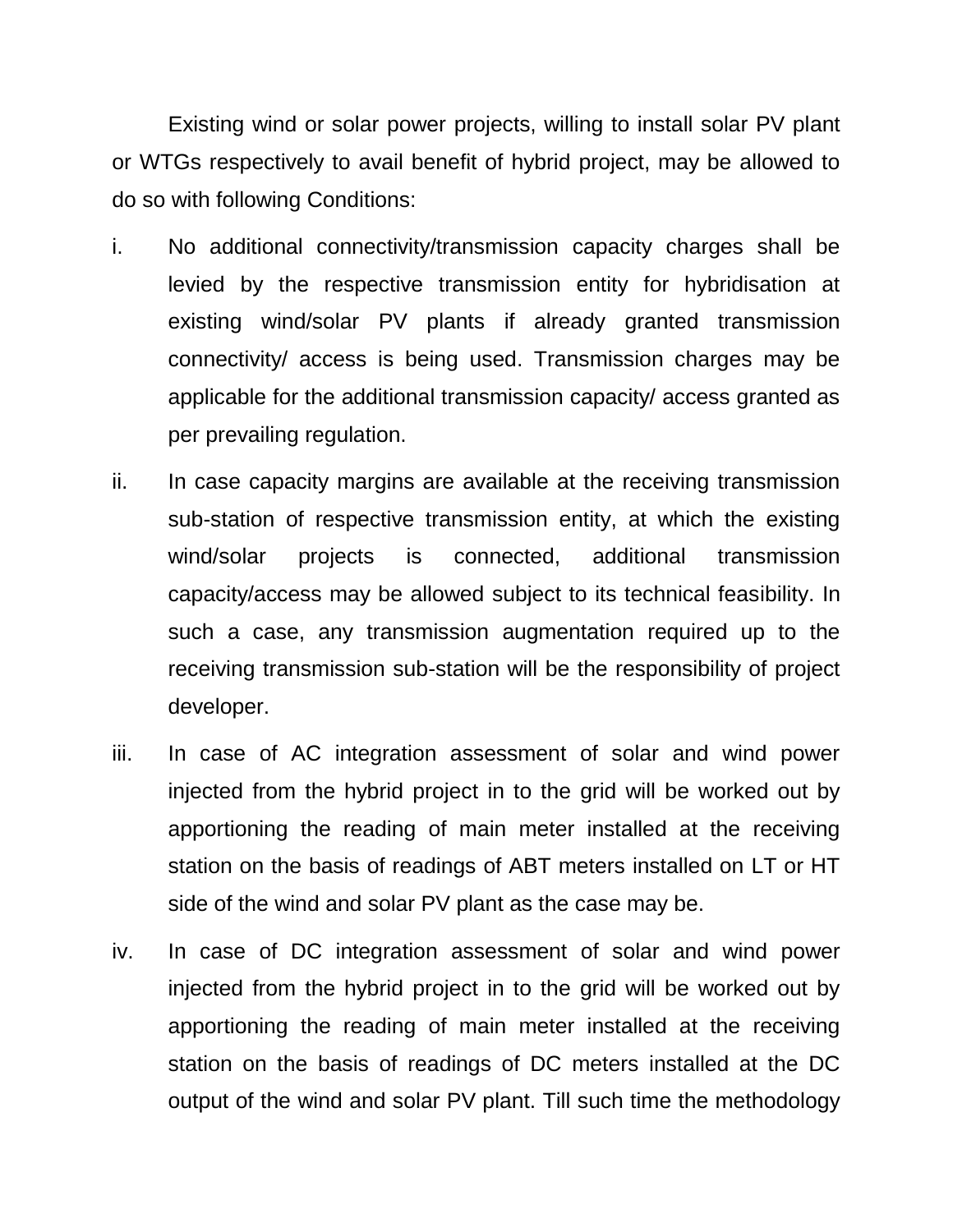for DC metering of hybrid systems and standards & regulations are framed for DC meters, only AC integration will be permitted.

- v. The additional solar/wind power generated from the hybrid project may be used for (a) captive purpose; (b) sale to third party through open access; (c) sale to the distribution company (ies) either at tariff determined by the respective SERC or at tariff discovered through transparent bidding process; and (d) sale to the distribution company (ies) at APPC under REC mechanism and avail RECs. For bidding purpose, State or Central entities may bid for hybridization of existing projects connected to InSTS or ISTS as the case may be.
- vi. Government entities may invite bids for hybridisation of existing wind and solar plants with tariff being the main criteria for selection.
- vii. The additional solar/wind power procured from hybrid project shall be used for fulfilment of solar/non-solar RPO as the case may be.
- $5.4$ [<sup>2</sup>Battery Storage:

 $\overline{a}$ 

Battery storage may be added to the hybrid project (i) to reduce the variability of output power from wind solar hybrid plant; (ii) providing higher energy output for a given capacity (bid/ sanctioned capacity) at delivery point, by installing additional capacity of wind and solar power in a wind solar hybrid plant; and (iii) ensuring availability of firm power for a particular period.

Bidding factors for wind solar hybrid plants with battery storage may include minimum firm power output throughout the day or for defined hours during

<sup>&</sup>lt;sup>2</sup> Omitted word "Battery" from clause 5.4 of principal clause 5 of hybrid policy, vide First amendment (A), 2018